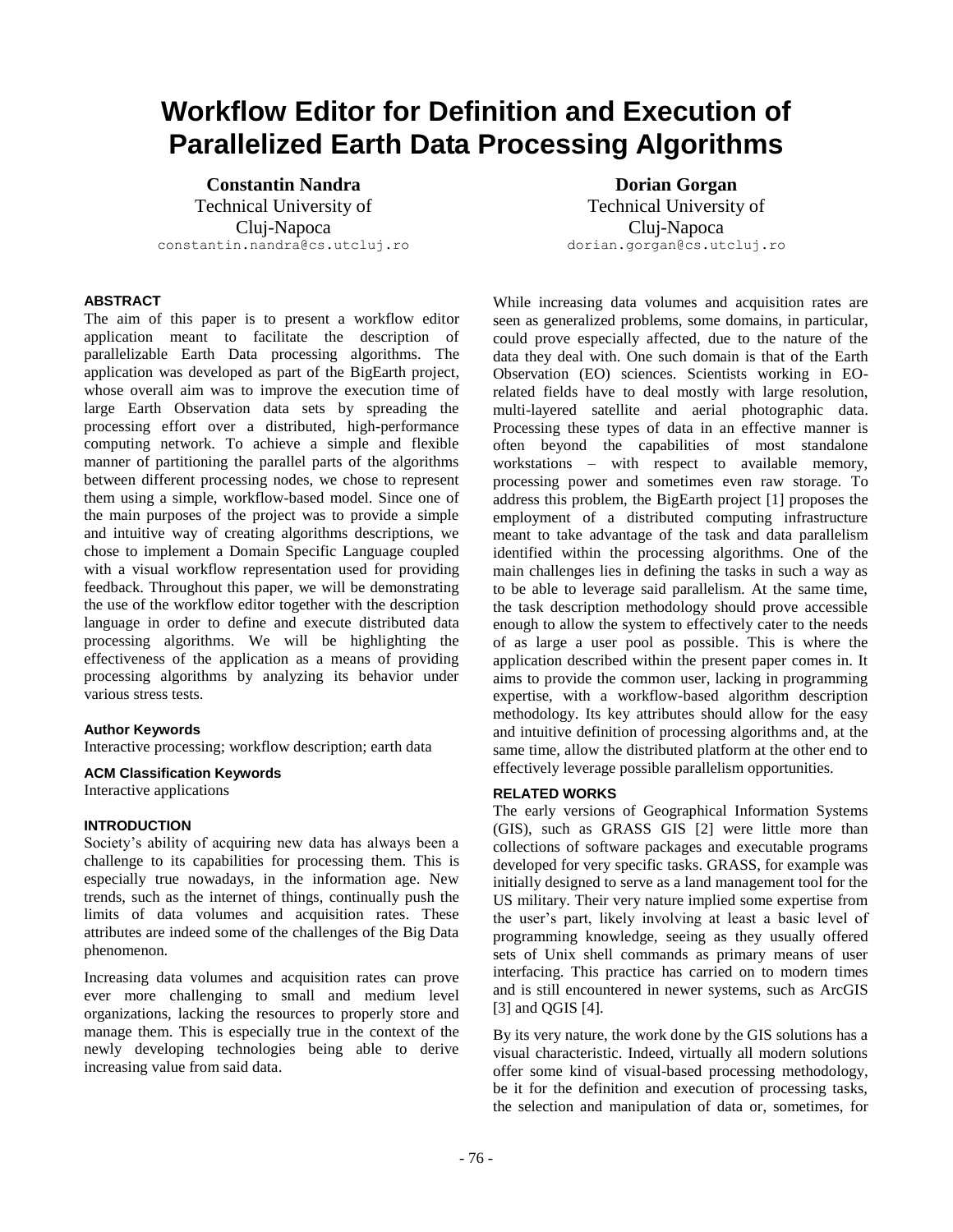both types of scenarios. The benefits of employing a Graphics User Interface (GUI) are fairly obvious, since this practice tends to enlarge the system's user's pool, by eliminating the requirement for more technical skills from the user's part. It should be noted, however, that the GUI is not really the silver bullet when it comes to defining processing tasks. The best argument to support this claim is the lingering and still strong support for scripting languages offered by most GIS solutions out there, both commercial and free or open-source. Scripting support tends to cater to more experienced users, allowing for quicker access to the desired functionality. All the while, GUI-based approaches can have their own shortcomings, particularly complex ones, presenting cluttered interfaces and requiring steep user leaning curves.

While preserving scripting support as a way of user interaction, the majority of the newer GIS solutions have since made the transition from the traditional shell scripting environment to a more user friendly approach, based on Python scripting. There are certain benefits to be reaped, especially since Python is a much higher-level programming/scripting alternative when compared to the Unix shell environment. Among these benefits, one could count, lower user training effort and increased productivity. This is the case with all the aforementioned systems.

Google's Earth Engine [5] is another major GIS solution available nowadays. True to the practice of offering scriptbased process description capabilities, it offers both Python and JavaScript APIs (Application Programming Interfaces).

Continuing to develop the potential of language-based process descriptions, recent research efforts have started looking into the employment of dedicated, Domain Specific Languages (DSL) for defining processing tasks. These efforts span a variety of research fields, while having in common the processing of large data sets. One such example is described within [6]. The authors present the characteristics of a distributed processing solution which relies on a specialized DSL in order to define the data processing tasks. Much like in the case of our proposed solution, it aims to remove the necessity for parallel programming expertise from the user's part. This would normally be required in order to take advantage of a distributed, parallel processing setup. Instead, the proposed solution employs the DSL description like an abstract model, relying on the system to generate distributable processing tasks.

Another interesting use of a DSL is described within [7]. The language is called Vivaldi and is employed to describe processing tasks dealing with the analysis of medical tissue imagery.

In [8], the authors present another DSL, employed for the purposes of defining processing algorithms for dealing with high-throughput telescope and microscope image data. The language is called Diderot and it offers a C-based syntax. It was designed specifically to be able to break the processing algorithm into smaller, parallelizable sub-processes having as end goal the overall shortening of the processing time.

# **WORDEL EDITOR APPLICATION**

The BigEarth platform [1] was designed and built with the express purpose of handling large amounts of data processing tasks by taking advantage of the capabilities of a distributed, multi-processor computing network. To receive its processing tasks, it relies on a standalone user application, henceforth referred to as the WorDeL Editor Application (WEA). This acts as the user's interface with the system, providing the means by which said user can:

- Define processing algorithms in the form of workflows
- Launch processes into execution
- Retrieve the processing results



**Figure 1: The architecture of the BigEarth platform**

BigEarth is meant to provide an easily-accessible big data processing solution, catering to users who do not necessarily have much in the way of programming experience. Therefore, the need for a simple and intuitive manner of defining the processing algorithms constituted one of the most important requirements [9]. This is the main reason why we have opted for the employment of a Domain Specific Language (DSL) with a simplified structure, focused on the definition of workflow models. Compared to a standard programming language, this DSL is far more simplified, as it has no need for many of the features that the average programming language offers to its users. Such features might include constructs for working with memory, support for complex data structures and object-oriented programming or other advanced, high-level constructs such as lambda expressions.

In order to make the interface more intuitive and simpler to employ by new, untrained users, the workflow description language is meant to be coupled with a visual representation of the processing workflow. The general aim is to offer an interactive experience, showing operator nodes and connections as defined and modified by the user, thus reinforcing the degree of intuition when working with the model. The overall goal is to increase the application's usability, as this would directly correlate to an increase in the effectiveness of the processing platform.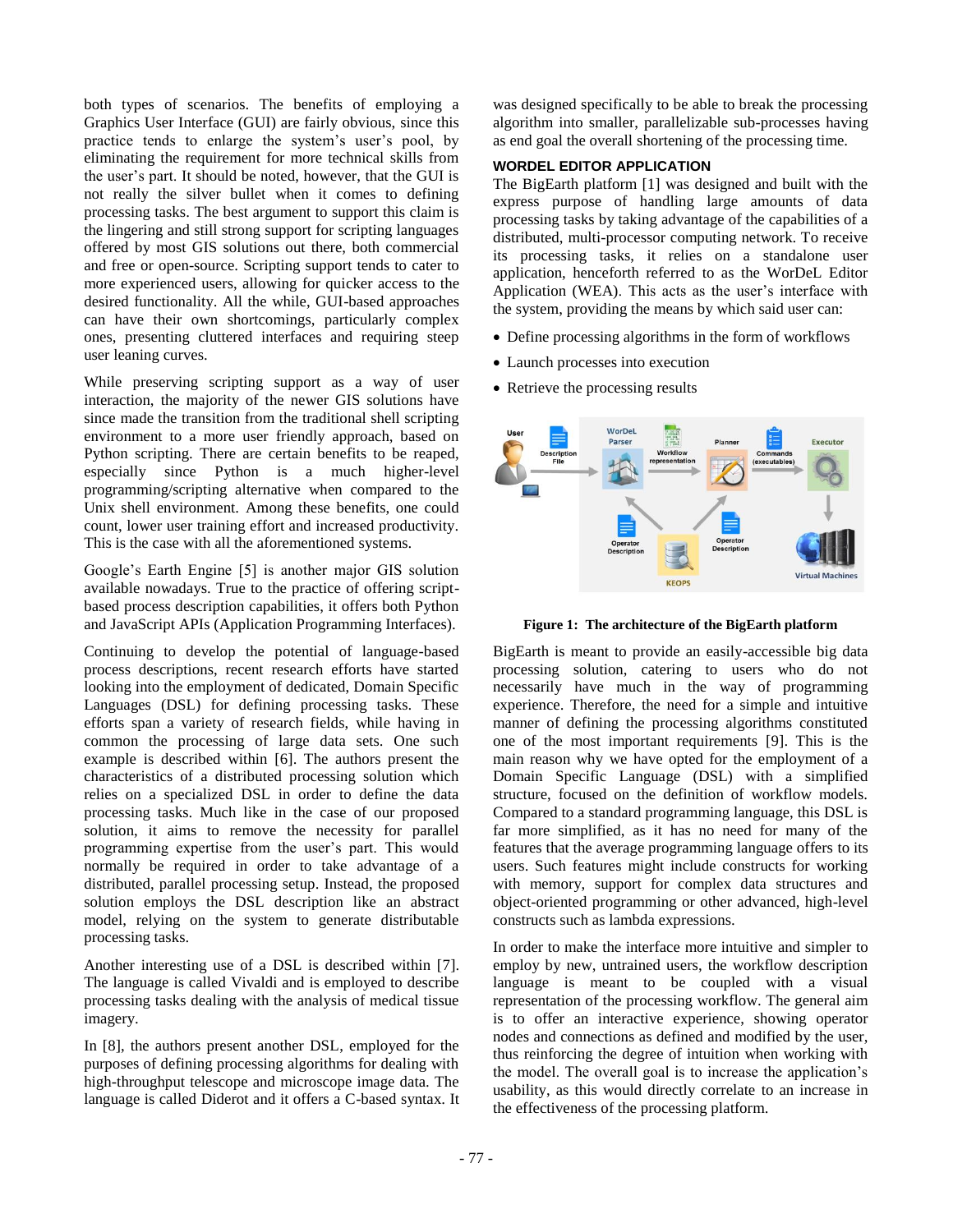

**Figure 2: Screenshot of the WorDeL Editor application.**

Figure 2 shows a screenshot of the editor application. Its two most important features correspond to its design purposes: constructing workflow descriptions and monitoring their execution. Workflows are created through the use of the WorDeL (Workflow Description Language) DSL, a compact and visually intuitive means of representation, especially when coupled with a visual rendition of the result. At its core, WorDeL is not as much a programming language, but more of an all-round scripting language, providing a way of linking together existing functional elements offered in the form of operators. The operators can either be pre-established, shipped together with the application, or they can be created directly by the user to suit domain-specific needs [10]. This design decision adds flexibility to the description methodology, as it is no longer bound to a pre-defined set of existing operators and can be used to tackle processes from multiples fields of study.

The center piece of the application is a basic code editor (Figure 2, left) allowing for the writing and processing of WorDeL code. This is supported by three main elements. The first, and most obvious of these, is the workflow visualization area. It provides a simple and intuitive visual representation of the workflow defined within the code editing area. This is meant to help the user better grasp the structure of the workflow being defined, by clearly laying out the sub-processes of the algorithm and the data flow between them. Its second, equally important, role is that of monitoring process execution. After the user loads the input

data and launches the process into execution, the workflow representation area will monitor and update, in real time, the status of each processing node and data connection. The status is indicated by different color themes applied to the visual elements (as shown in Figure  $2 -$  right). In addition to these roles, this element also allows the user to quickly access the files resulting from the workflow's execution with a single click on the relevant connection or workflow output port.

The second element of note is the error display area. The editor application interfaces directly with the language parser component and receives feedback from it pertaining to the description analysis process. The error display area compiles the feedback data into error and warning reports, allowing the user to recognize and correct any syntax and semantic errors that might appear within the description code.

The third auxiliary element has to do with the management of the operator collections. Without some kind of mechanism for indexing, searching and sorting through existing operator collection, their employment within userdefined workflows would be impractical, if not next to impossible. The operator management mechanism is not directly visible in the figure. Its functionality can be accessed through the *Operators* menu. In the current version, it involves a basic operator navigation panel allowing for operations like keyword searching, category filtering and operator data analysis (Figure 3).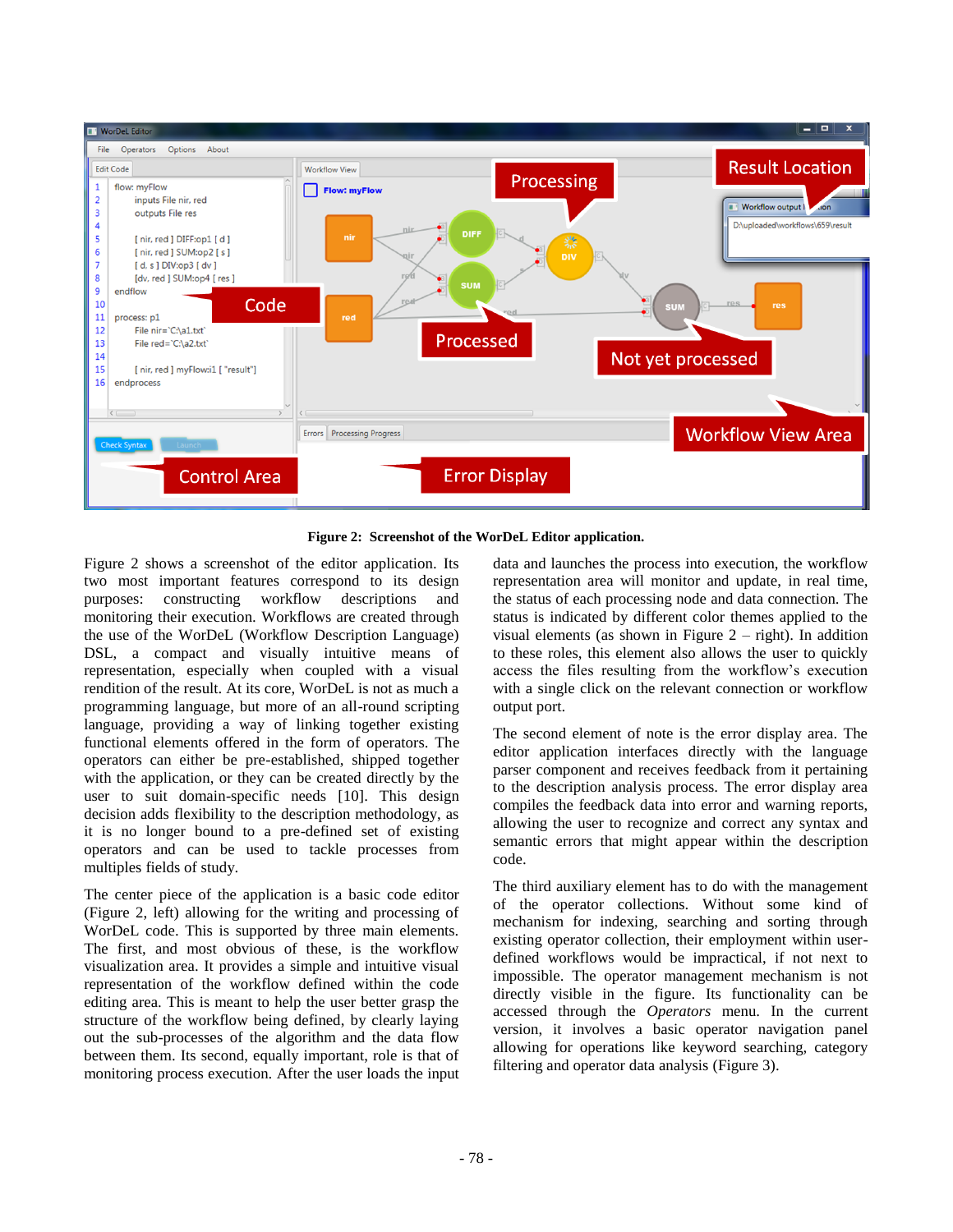| Path<br>/opt/bigearth/keops/sgrtImage.sh | Name: DIFF                                       |
|------------------------------------------|--------------------------------------------------|
|                                          |                                                  |
|                                          | Path: /opt/bigearth/keops/subtract.sh            |
| /opt/bigearth/keops/substractCons        |                                                  |
| /opt/bigearth/keops/multiplylmage        | Description: Subtract two satellite image ba     |
| /opt/bigearth/keops/subtract.sh          | Tags: Arithmetic operators                       |
| /opt/bigearth/keops/add.sh               |                                                  |
| /opt/bigearth/keops/div.sh               |                                                  |
| /opt/bigearth/keops/powXlmage.sl         | Select by tags:<br><b>SWAT</b><br><b>BLENDER</b> |
| /opt/bigearth/keops/addConstantT         |                                                  |
|                                          | $\sqrt{\phantom{a}}$ Arithmetic operators        |
|                                          | Show All<br>Search                               |

**Figure 3: Operator browsing and sorting functionality**

## **WORKFLOW EXAMPLES**

In this section we will showcase the capabilities of the WorDeL Editor application by following its functionality in the definition of a set of workflow processes.

The first workflow example represents a simple formula meant to compute the NDVI (Normalized Vegetation Index) (1) value for a pair of input image bands. This has been the subject of our experiments before, within [11] and [12] while demonstrating WorDeL's capabilities for the definition and execution of batch-processing tasks exploiting data parallelism. Within this paper, the NDVI workflow will be the baseline example upon which we will build in complexity in order to showcase the functionality of our application.

$$
NDVI = \frac{NIR - RED}{NIR + RED}
$$

 $(1)$ 

The NDVI is implemented in our example using three arithmetic operators, working at the pixel level (as shown in Figure 4).



**Figure 4: WorDeL Editor – NDVI workflow**

One of the most important features of WorDeL is that it allows for the referencing and reuse of externally defined workflows into new designs. This is illustrated in the workflow shown in Figure 5. In this case, the current workflow (*NDVIApp*) incorporates the functionality of the previously defined NDVI workflow to compute the index and then takes the resulting image and feeds it into a pseudo-coloring operator. This operator takes a color palette and applies it to cover certain interval values of the NDVI result. The final result of this workflow will be a colored NDVI image, easier to interpret by the human eye.

When dealing with externally referenced workflows, such as this, WEA makes use of its integrated parser component to read and process the contents of any and all referenced files, creating a temporary database which indexes all workflows defined within those files. This database is then used to be able to recognize any external workflows employed by the user as processing nodes and map them correctly within the current workflow. A welcome sideeffect of this indexing mechanism is that it allows access to the internal workings of the referenced external workflows. WEA exploits this, allowing the user to display the contents of any such workflow by selecting it within the display area. This is beneficial to the user, since it allows for easier exploration of embedded workflows in an interactive manner.



**Figure 5: WorDeL – externally referenced workflow example**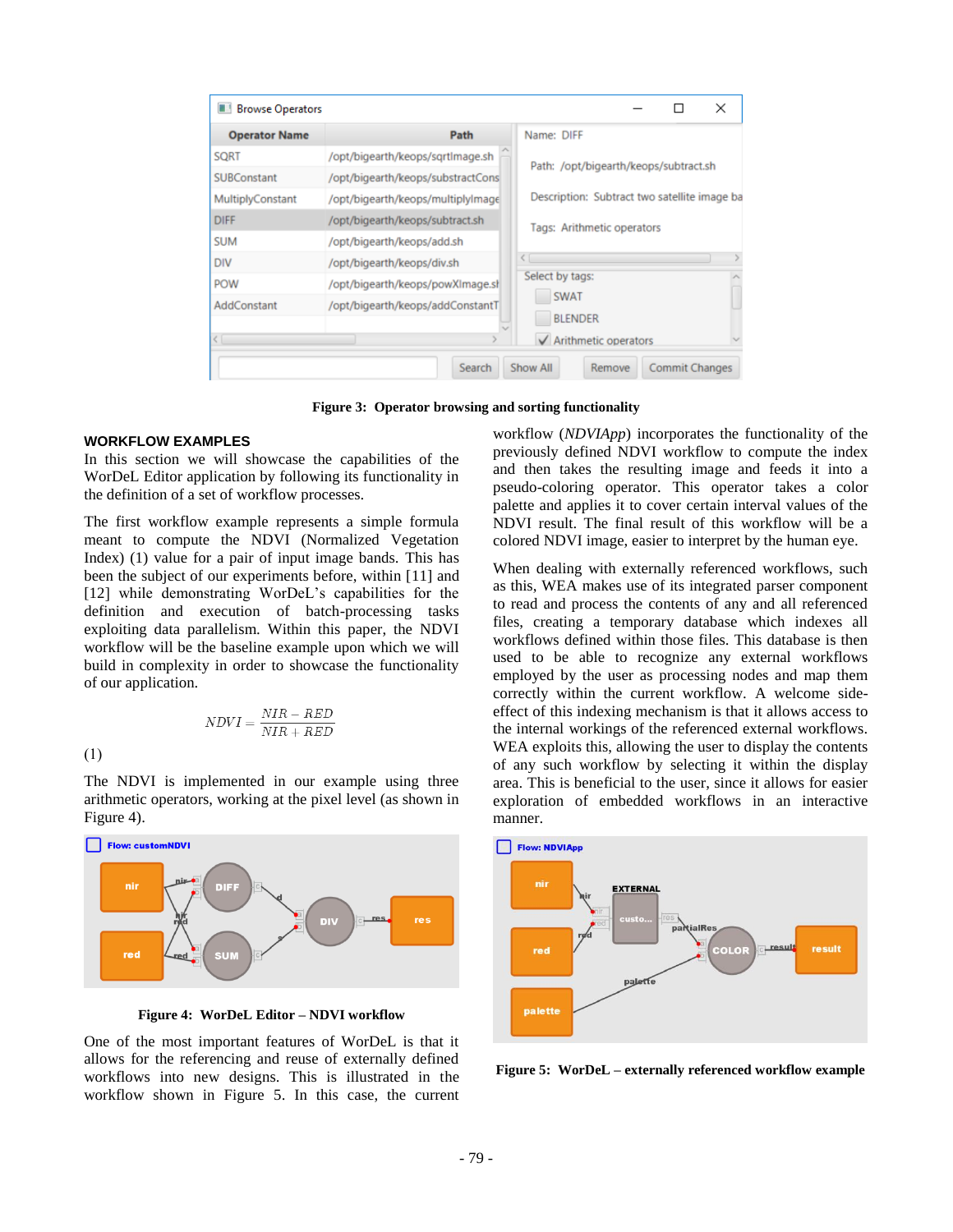The mechanism for workflow inclusion and visualization works on multiple recursive levels. The number of levels is only limited by the capabilities of the machine and the available resources. Ultimately, it is also a matter related to the effectiveness of the application in complex usage scenarios, as highlighted towards the end of this paper.

In order to maximize its processing effectiveness, the BigEarth platform allows for the batch processing of massive data loads with little to no extra effort required from the user's part. For this reason, we envisaged the introduction of a repetitive statement meant to facilitate the running of a given process with different data sets. This is the role of the *for-each* statement. Its employment and usefulness have been demonstrated within [11] and [12]. In our example, we make use of this construct to apply the previously-defined NDVI workflow on a series of input images. As seen in Figure 6, the input is given in the form of two sets, representing the near-infrared and red band images.



**Figure 6: WorDeL – FOR-EACH repetitive workflow**

To accommodate the need for repetitive processing, WorDeL offers the List data type, allowing for the aggregation of similar data items into collections. These are then and then fed as input to the *for-each* element. WEA allows its users to specify the data lists explicitly, within the WorDeL code (Figure 7) or, if needed, it can read the list of files from a user-provided indexing file.

The *for-each* node repeatedly applies a given workflow or workflow portion on different data sets. In our example, the repeated functionality is represented by the NDVI workflow. This construct then iterates over the two input lists, creating input pairs with members from each list. It then applies said input pairs as inputs to the replicated workflow, creating multiple, distinct processing instances. Once all the processes are completed, the application will take care of collating the results into a result list, making its location available to the user. This is done in a completely transparent manner from the user's point of view. It has the obvious benefit of automating the definition and execution of batch processing tasks, generated from large data sets

with high refresh rates, such as in the case of EO data. This kind of functionality goes to show the potential to be achieved by combining a simplified workflow modelling language with a dedicated support application like the workflow editor.

| 1  | #include "NDVI.wdl"                                    |
|----|--------------------------------------------------------|
| 2  |                                                        |
| 3  | flow: forFlow                                          |
| 4  | inputs List <file> nirs, reds</file>                   |
| 5  | outputs List <file> resImages</file>                   |
| 6  |                                                        |
| 7  | [ nirs:nir, reds:red ] for-each [ resImages: resImage] |
| 8  | [ nir, red ] customNDVI:01 [ resImage ]                |
| 9  | endfor                                                 |
| 10 |                                                        |
| 11 | endflow                                                |
| 12 |                                                        |
| 13 | process: p2                                            |
| 14 | List <file> nirs={"C:\a1.txt","C:\a2.txt"}</file>      |
| 15 | List <file> reds={"C:\b1.txt", "C:\b2.txt"}</file>     |
| 16 |                                                        |
| 17 | [nirs, reds ] forFlow:i1 [ "resss.tiff"]               |
| 18 | endprocess                                             |

**Figure 7: FOR-EACH workflow - WorDeL syntax**

# **EFFICIENCY AND USABILITY EVALUATION**

As a measure of the WEA's usability we have decided to prove its viability as a process description tool by subjecting it to a series of stress tests involving the development of increasingly complex workflow scenarios. These tests are concerned with the application's ability to perform its tasks in conditions involving high-level, multilayer processing workflows. They closely follow the application's usage of the CPU and memory resources. Given that the application was developed in Java, we have employed the *VisualVM* tool in order to monitor the resource utilization within the java virtual machine (JVM). The tests have been run on a single, mid-tier, Windowsbased desktop workstation, with a four-core 3.20GHz CPU, 8GB of RAM and a maximum JVM heap size of 2GB.

These tests have been performed as part of the BigEarth project in order to ascertain the viability of the platform at the user interface level, under various stress conditions dictated by the complexity of the workflow models. The following sections will present our results.

# **Workflow Operator Capacity**

This is the most basic test, and it attempts to determine the maximum number of operators within a single workflow that the application can manage to process while maintaining interface responsiveness. We henceforth define the application's behavior as meeting the responsiveness criterion if the application manages to process the workflow description within a five seconds time limit.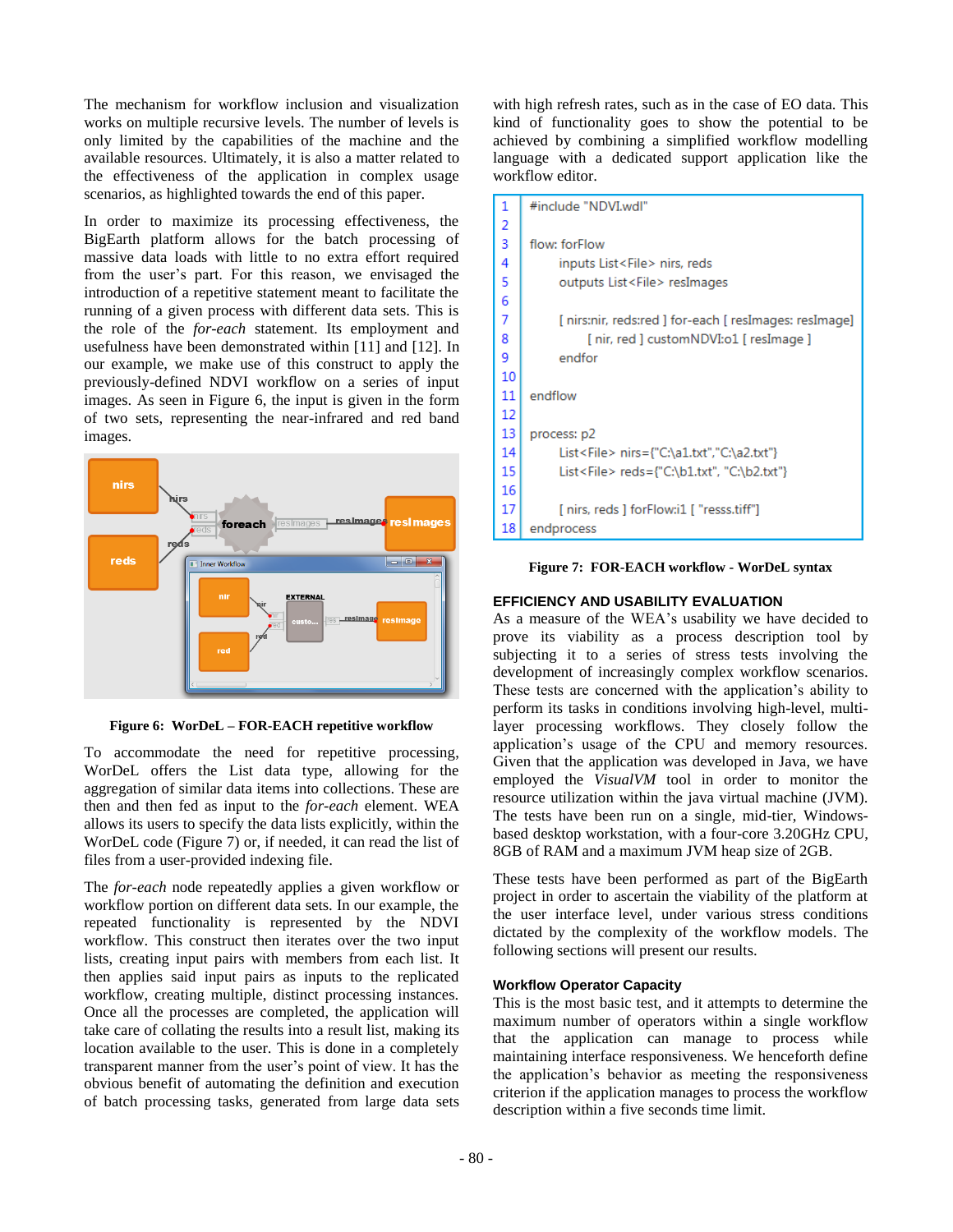For this test, we have procedurally generated WorDeL workflow descriptions housing increasing numbers of operators. The following figures present the relationship between the number of nodes within a given workflow and the resources required by the editor application in order to process them. Figure 8 and Figure 9 show the memory and CPU loads observed while monitoring the resource consumption of the java virtual machine.







**Figure 9: Operator capacity – CPU load**

This test revealed promising results, with the application proving able to handle up to 1000 operator instances within a single workflow description file. As seen in the charts, the CPU utilization evened out at about 60%. After a threshold of around 1050 operators, the application itself would become blocked and cease to respond. Following an analysis of the program, we found that the limiting factor was with the applications display area, which was unable to generate visual representations for workflows with more than 1050 nodes. A number of 1000 operators within a workflow is however, more than reasonable, since such a workflow would really be too complex for any user to grasp. This number of operators comes with pretty modest memory requirements (roughly 90MB). Looking at the memory usage chart, one can notice a steep increase after about 200 nodes per workflow (circa 43MB of JVM memory). However, in terms of workflow size, even this is quite a large number, as in real world scenarios users would

break up such complex designs to make them more manageable.

## **Included Workflows – Horizontal Test**

The second test starts from the reasonable assumption that users would tend to fragment larger, complex workflows into smaller pieces and make use of the include mechanism in order to make their designs more modular and easier to understand and employ. Therefore, the test was intended to determine the upper limit of the number of include statements within a single workflow description file. In this case, each include statement represented one external file, containing one workflow description.

The results of this test proved particularly successful, as seen at first glance at the figures 10 and 11. We managed to process workflows with upwards of 2200 included files, before reaching the responsiveness limit of 5 seconds for the main workflow. In the case of this test set we got quite significant memory hogging, since the application needed to open, parse and store the contents of each description file - and it does that for upwards of 2200 files.



**Figure 10: Horizontal include test – memory load**



**Figure 11: Horizontal include test – CPU load**

While the resources required to reach the 2200 included workflows limit are not negligible, the fact that the application can achieve this has relevance for the description method as a whole. This is because, to build workflows of even moderate complexity, a user needs to be able to partition the design and rely on externally referenced workflows to even stand a chance of grasping its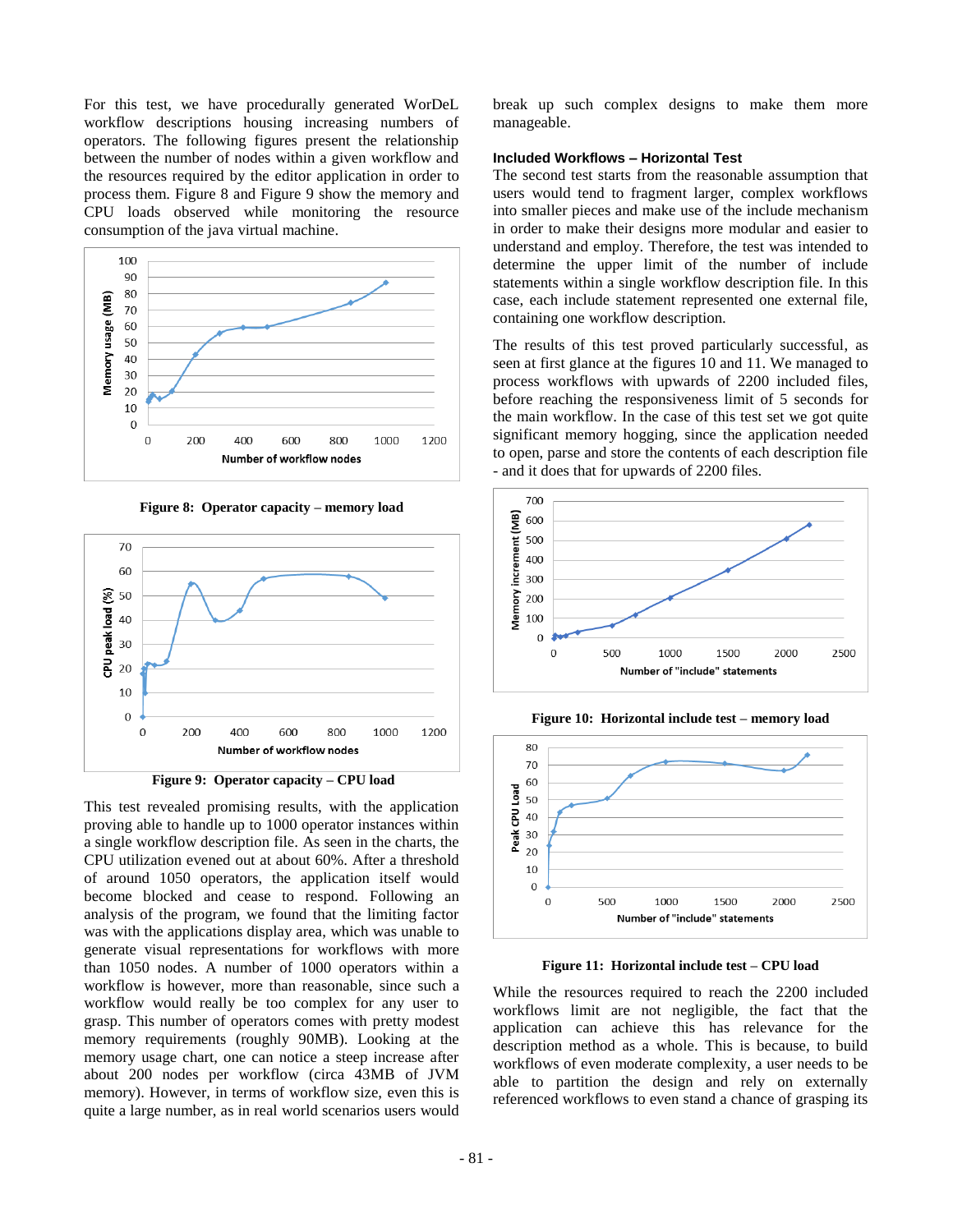functionality. Thus, the development of ever more complex included workflow networks is bound to put a strain on the application's capabilities to process them. In light of the obtained results, we ascertain that a number of 2200 included workflows is a reasonable achievement which could allow for the definition of medium to highcomplexity designs without much of an effect on the application's responsiveness.

## **Included Workflows – Vertical Test**

The previous test was meant to ascertain the number of maximum allowable included workflows within a single description file – a horizontal, or breadth-wise test. To test the capabilities of the include mechanism, we decided to also perform a vertical, or depth extension test. To this end, we have generated workflows with increasing numbers of include levels. To illustrate an example, we've defined a workflow description file containing one reference to an external file as being a two-level include workflow. Following our tests, we managed to process workflows of up to a depth of 2000 include levels.

As seen in figures 12 and 13, we managed to get similar results to the horizontal tests, both in terms of included workflow numbers and resource requirements.





**Figure 12: Vertical include test – memory load**

**Figure 13: Vertical include test – CPU load**

## **Nested Workflow Repetitions**

The fourth and final test set was aimed at gauging the ability of the application to service the needs of the user in terms of the for-each loop employment (as mentioned within the last section). Specifically, we wanted to determine the application's ability to deal with multiple, nested for-each loops. The *for-each* example showcased previously was a one-level loop. A two-level nested loop would involve the processing of a *for-each* workflow inside another *for-each* element. This raises a number of issues, the first of which would be the required inputs. A two-level for-each loop would work on a list containing lists of elements. Therefore, even such a nester loop could prove challenging to understand and effectively employ, with three and four level loops probably being the maximum actual useful depth.

Even though the usable depth level of a *for-each* loop would probably be situated at about two or three, we wanted to prove the capabilities of the application and the language itself. Therefore, we started by dynamically generating input file lists, and incrementally building multilevel lists, which we employed as inputs for multi-level *foreach* loops.



**Figure 14: Nested for-each loop test – memory load**



**Figure 15: Nested for-each loop test – CPU load**

As seen in figures 14 and 15, we managed to process workflows of up to 19 nested loops, by which point we got to the limits of our available resources. In this case, the memory load was the first to reach its limit, with CPU loads